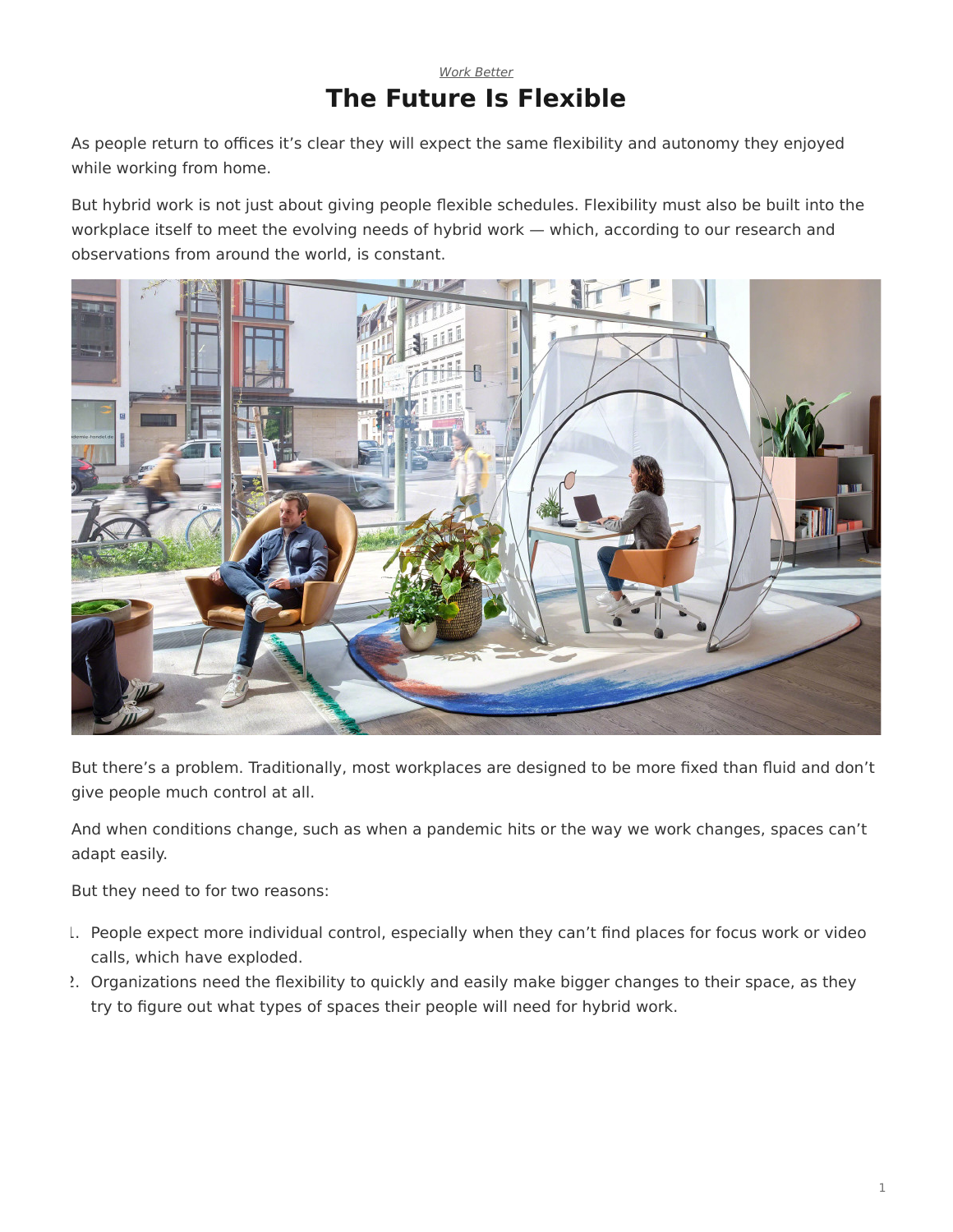# **Individual Control**

The ability for people to control their environment has become even more critical as fewer people have owned workspaces, compared to pre-pandemic. Places where people can find privacy will be among the most coveted in a hybrid neighborhood. **According to our most recent research, three of the top four elements people value more now relate to private spaces.** Without a dedicated workstation, flexible spaces can help people reduce visual and acoustical distractions and achieve the level of privacy they need for focus work or video calls.

We have seen employees create spaces with varying levels of privacy by wrapping workspaces with freestanding privacy screens or mobile whiteboards. By adding elements to create visual privacy people are able to concentrate significantly better than sitting in completely open areas. They're also creating hybrid collaboration spaces by pulling together mobile tables, whiteboards and mobile carts that can house digital display devices in social spaces.

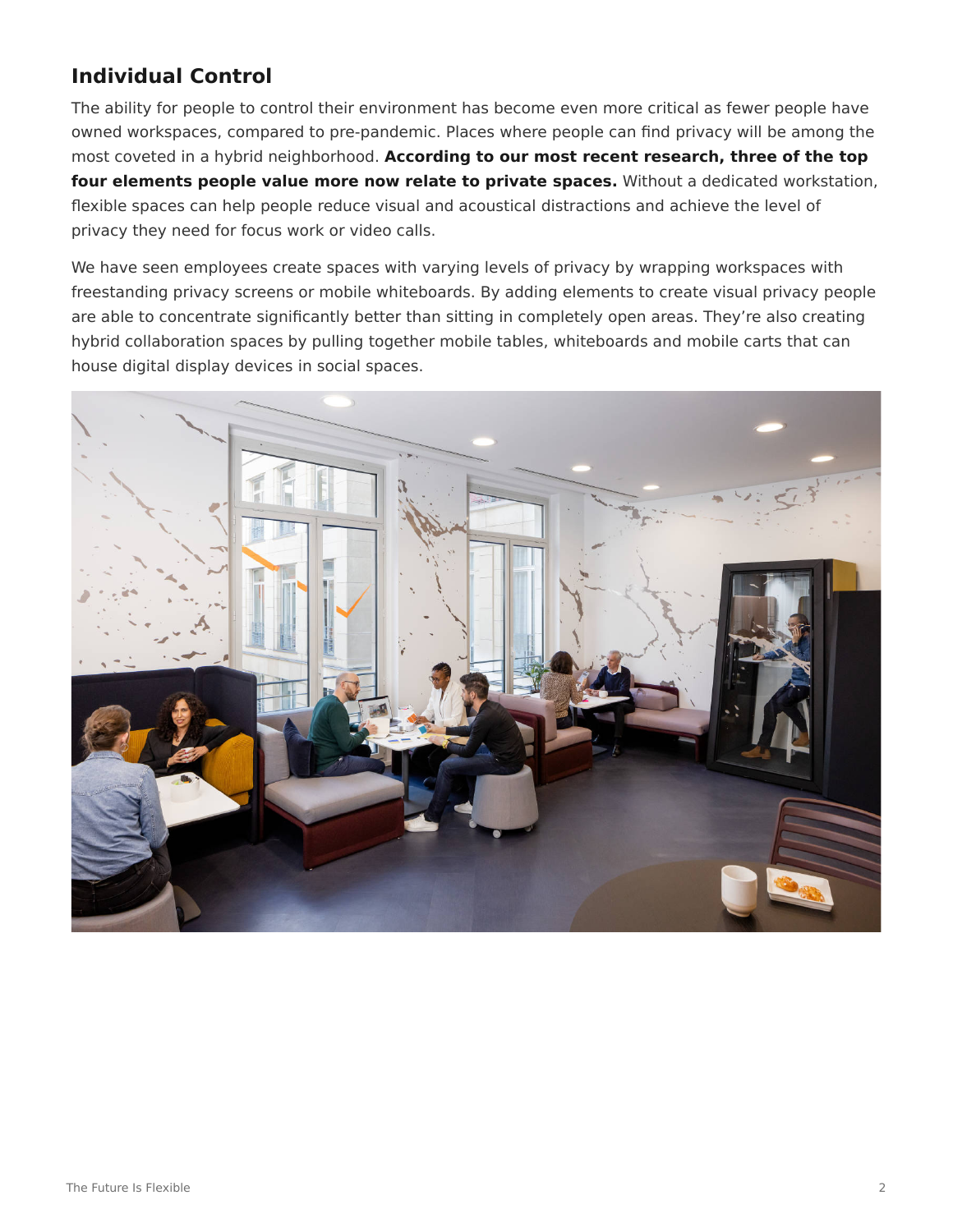"If people make the effort to come into the office, they'll expect a better work experience — where, like at home, they are comfortable and have greater control over their environment," says Cherie Johnson, director, Global Design. "We've seen for ourselves just how differently people are working now and the types of spaces they're seeking, especially for hybrid collaboration and privacy, and there just aren't enough. A lot of our spaces have been designed to be multi-modal to support more than one work mode. With the right flexible furniture elements, they can create the space they need on demand, without having to fill out a facilities change request."

One of the most versatile spaces at our Learning and Innovation Center in Grand Rapids is the Social Hub. It includes a range of settings with different privacy levels where different modes of work can happen simultaneously — collaboration, informal social interactions, learning and even focus work. Tools such as accessible power, mobile whiteboards and digital collaboration devices make the spaces highly flexible.

### **"We've seen how differently people are working now and the spaces they're seeking for hybrid collaboration and privacy, and there just aren't enough."**

**CHERIE JOHNSON** | Director, Global Design, Steelcase

# **Organizational Control**

No one knows exactly how the office needs to change for hybrid work and it will be different for every organization. The next couple of years will need to be an ongoing workplace experiment to understand what types of spaces best support hybrid work, and to be able to respond quickly, the workplace will need to be incredibly fluid and agile.

Adaptable architectural elements, such as moveable walls, [Orangebox Pods](https://www.steelcase.com/eu-en/brands/orangebox/)) or less conventional privacy solutions like [Steelcase Pod Tent](https://www.steelcase.com/eu-en/products/screens/pod-tent/) and [Steelcase Overhead Tent](https://www.steelcase.com/eu-en/products/screens/overhead-tent/) can help maximize real estate and give organizations the flexibility they need to respond to changing needs.

"These adaptable privacy solutions can be easily moved by facilities teams to add more private spaces quickly," says Johnson. "It's never been more important to have highly flexible furniture and architectural solutions that can easily allow spaces to transform as needs change. These types of solutions will be critical for building a resilient real estate strategy."

Learn more about how Work Tents support new ways of working.